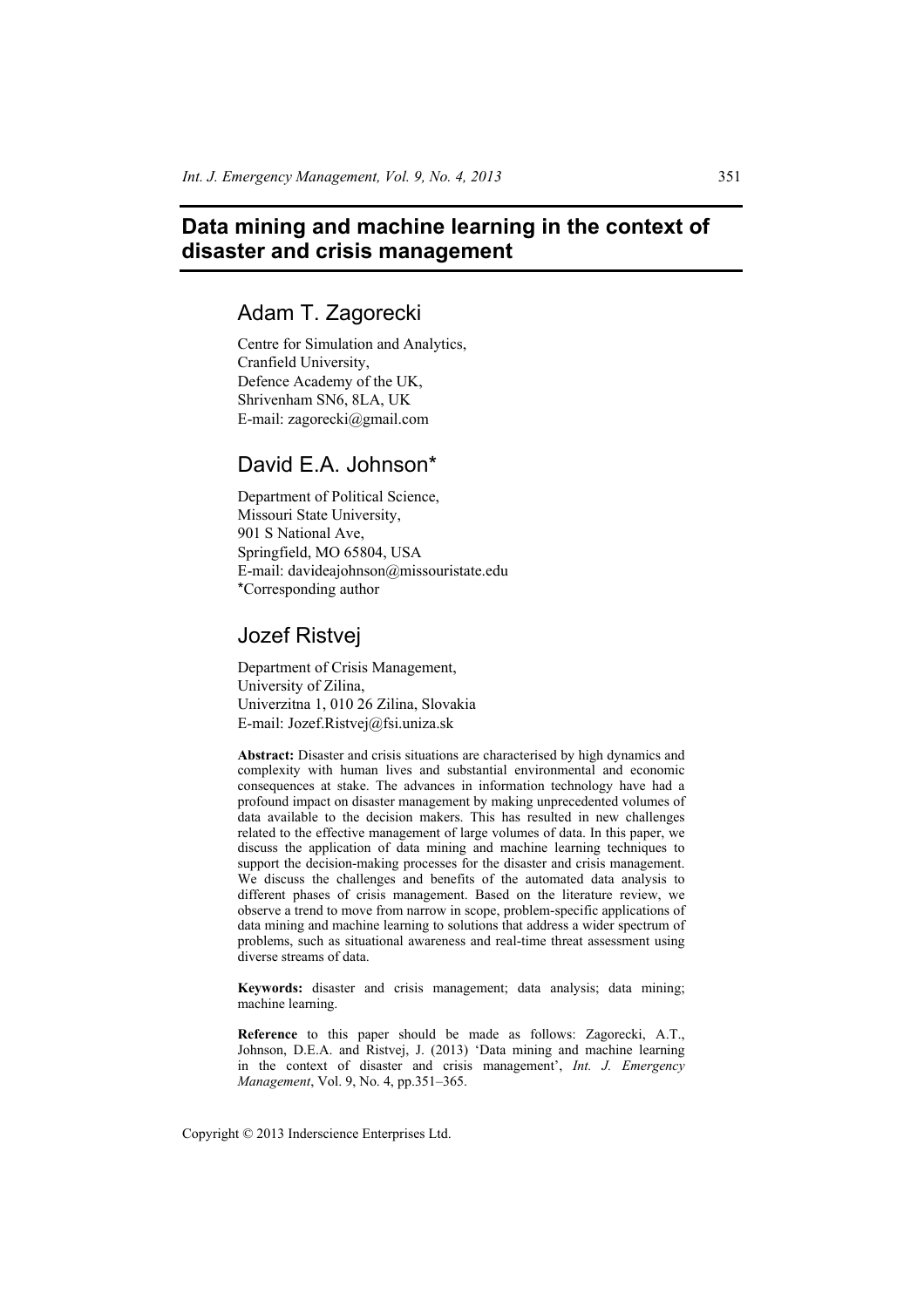**Biographical notes:** Adam T. Zagorecki received his PhD in Information Science from University of Pittsburgh. He is currently a Senior Research Fellow at the Operational and Decision Analysis Group, Centre for Simulation and Analytics, Cranfield University, Defence Academy of the UK. He held Post-doctoral Fellow position at Graduate School of Public and International Affairs, University of Pittsburgh and Senior Research Programmer at Robotics Institute, Carnegie Mellon University. His research interests include probabilistic methods, decision support systems, operational analysis, and machine learning. His expertise lies in Bayesian networks: knowledge elicitation and learning from data.

David E.A. Johnson received his PhD from the University of Pittsburgh and received the David Oeler award for use of information technology. He is an IAEM Certified Emergency Manager and has over 35 years of emergency management experience at the national, state and local levels. He is now an Assistant Professor at Missouri State University focusing on emergency management and public policy. His research interests include vulnerability analysis, complex systems and the use of information technology in disaster response.

Jozef Ristvej, PhD, is an Assistant Professor at the Department of Crisis Management, University of Zilina, Slovakia. Since March 2011 is at the position of Vice-dean for Development and International Relations. For 2010 received the visiting scholar grant of Ruth Crawford Mitchell to the Center for Disaster Management at the Graduate School of Public and International Affairs, University of Pittsburgh. In his work he is focusing on supporting the information systems in the area of the decision making process in crisis management. He is a member of several scientific project teams and as well as of the ISCRAM Association in Brussels.

#### **1 Introduction**

Disaster and crisis situations are dynamic and complex events with human lives, environmental and economic consequences at stake. The combination of complexity and dynamics makes the understanding and predictions of the development of disaster and crisis situations extremely difficult. Additional difficulty relates to prediction of consequences of these events, as they are in the context of complex and interdependent social, infrastructure and natural environments. Disaster management is concerned not only with predicting the course and consequences of disasters, but mitigating those undesired consequences – undoubtedly a very challenging task made even more so under time pressure. Information technology (IT) has been proven to successfully support the decision making processes in managing many complex problem domains: medicine, logistics, air traffic control, military planning and operations, etc. In that sense, disaster management is no exception; however, we believe that it does present a particular challenge. One aspect in which the advances in IT have had a profound impact on the practise of all phases of the disaster management is making unprecedented volumes of data available to the decision makers. These large volumes of data have introduced new challenges related to the effective data management. In this paper, we discuss the roles and challenges of application of data mining (DM) and machine learning (ML) techniques to support the decision-making processes in the context of the crisis and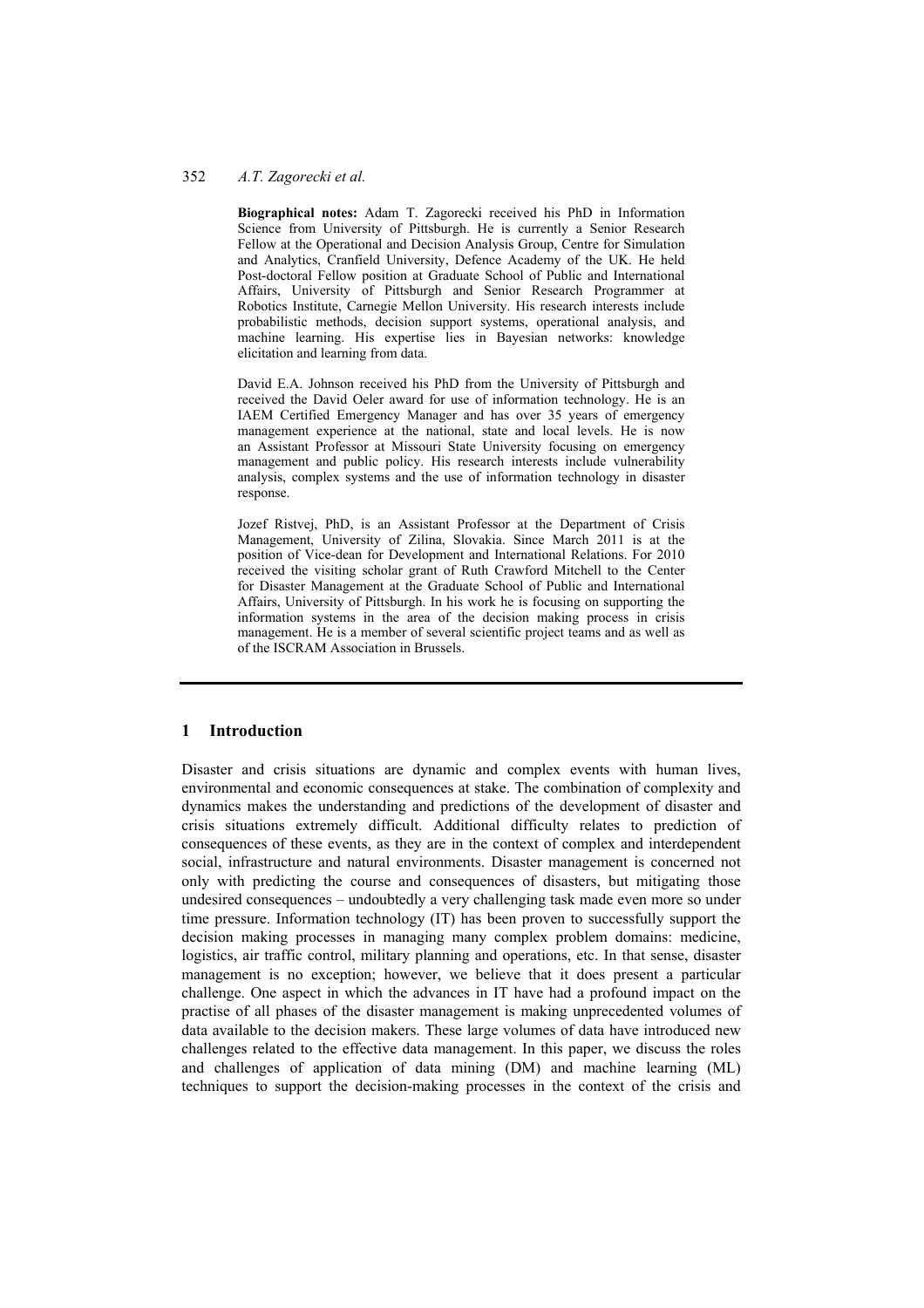disaster management. In this paper, we attempt to review the challenges and benefits of the automated data analysis to different phases of the crisis management.

Disasters often undergo rapid substantial evolution; therefore, the disaster management is a non-uniform process characterised by phases, although these phases are not distinct in nature. Their delineation has evolved since first introduced by Carr (1932), with the transitions to other models as described by Neal (1997). Currently, the widely accepted concept of the disaster management cycle (Waugh and Tierney, 2007) divides the disaster management process into several distinct phases (Figure 1), although there is no clear consensus on the division into individual phases or even the number of phases.





The advances in IT have had a profound impact on all phases of disaster and crisis management, though the degree of this impact varies between phases. These differences are mainly due to the ease of applying IT to particular problems. Historically, the first applications involved document sharing and local databases while with development of the IT infrastructure, more sophisticated applications became available. Examples of these applications include the use of the internet for agency coordination, computer modelling for complex tasks such as hazard analysis. Some specialised tools in the form of desktop software for addressing specific problems, such as chemical plume dispersion modelling (NOAA, 2004) or the earthquake, hurricane and flooding models used in HAZUS (FEMA, 2013) have become commonplace. The latest addition to the arsenal of tools is social media that further enhances communication between the agencies and the public sector and increases situational awareness (Zielinski and Bügel, 2012).

The advances in IT resulted in the ability to create new data and process this data in a manner that was unimaginable in the past (Pine, 2007). These technological advances led to the development of sophisticated emergency management information systems (EMIS) based on IT. These systems can not only provide the emergency manager with additional data, but also provide analysis in a timely manner. The collected data can also be used to simulate potential disasters exploring possible outcomes given various conditions to support mitigation and planning decisions. Ristvej and Zagorecki (2011) identified four key functions that a typical EMIS should provide. They are: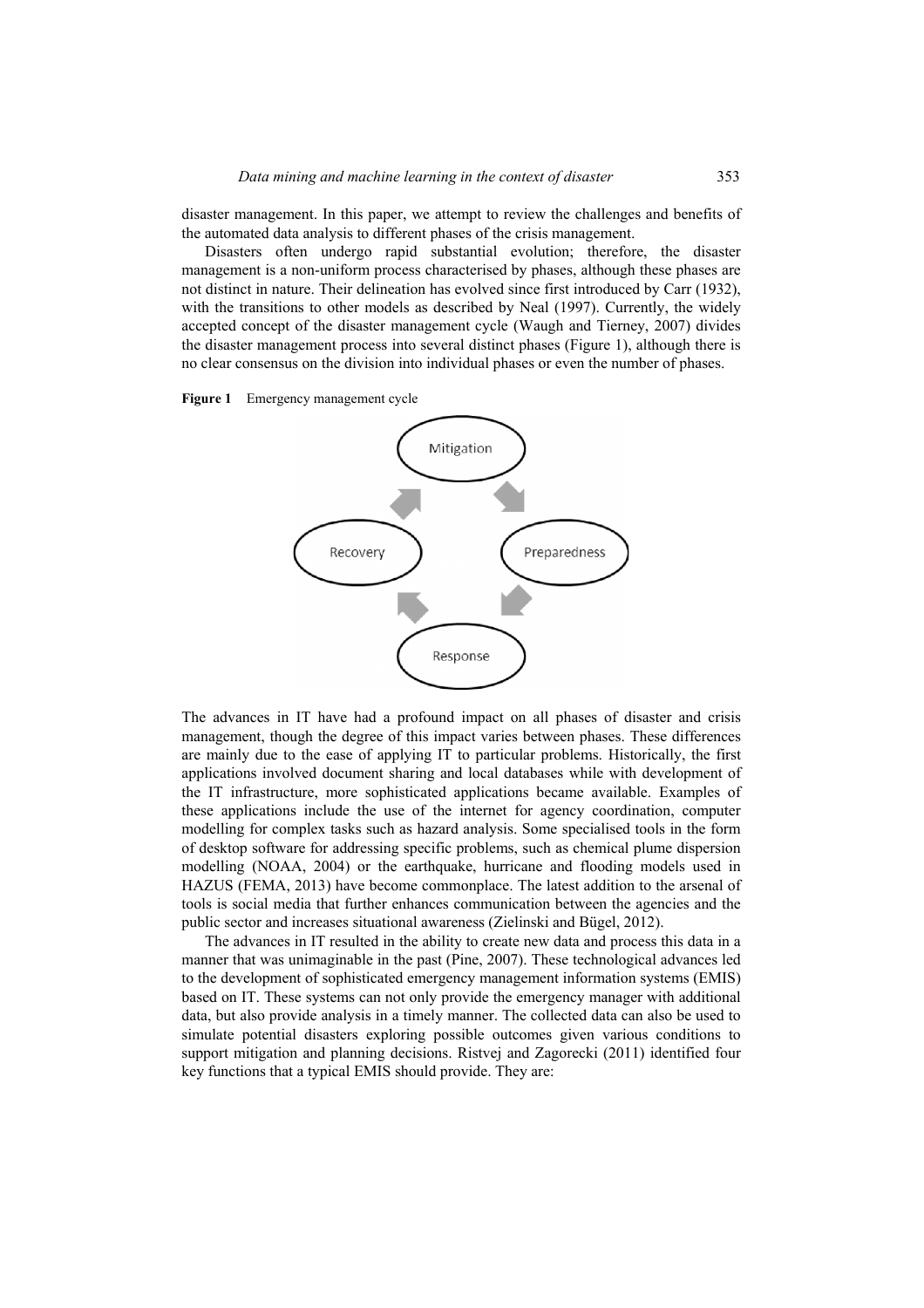- Data collection traditionally, data collection was done in the form of paper reports or questionnaires. The development of IT allowed for use of word processors, spreadsheets, and forms to enter data directly into the databases: initially at desktop computers and later online forms for which the data was stored on dedicated servers connected to network. Another increasingly important source of data is remote sensing technologies. In the past, remote sensing data was mostly related to expensive satellite systems and sophisticated geospatial tools (Nayak and Zlatanova, 2008). Sensing technologies are currently undergoing rapid advances, leading to affordable sensors that can communicate wirelessly, often without relying on external power sources, to an emergency Operations Center. Use of them significantly increases situational awareness, often in real time. In particular, use of widely available smart-phones, which typically have a rich suite of various sensors embodied (camera, global positioning system, accelerometers, magnetic field sensors, etc.), are currently being actively explored (Ehlert, 2012).
- Data transfer and distribution − developments in telecommunications, in particular computer networks, provide fast and reliable means of transferring data over large distances and large user groups. In the context of disaster management, the technological ability to share information between multiple organisations is of particular significance. Sharing important data is crucial not only to the situational awareness mentioned above but, in the development and distribution of incident action plans (IAPs) that coordinate response and recovery actions. In the last decade, wireless communication has become affordable, allowing new advances in disaster management. This has been achieved through the use of automated sharing of information with distributed users, such as remote sensing data sharing between the sensors and servers hosting software that provides advanced analyses which improve dynamic situational awareness. It also facilitates applications such as wireless cameras for real-time sharing of images for both response and damage assessment. The same improved communications also enables two-way instant communication and data sharing not only between the response organisations, but also with the general public equipped through items ranging from smart-phones to road-side signage directing the public, thereby facilitating the implementation of smart traffic management systems for challenges such as urban evacuations (Aved et al., 2006).
- Data storage IT offers technology to efficiently store large volumes of data, and provide virtually instantaneous access to it. In the early years, hundreds of documents could be stored on computer hard drives; later relational databases were able to store large volumes of structured, interrelated data items. Although this technology is well established, it is continuously advancing to store new and more demanding data, such as video streams. Finally, in recent years, the *big data* term represents data storing techniques that allow efficiently accessing data items distributed in multiple locations exploiting the advantages of parallel data processing. This is critical in the many areas where regulation and consequence management are managed by different agencies.
- Data processing and analysis the goal of an EMIS is to provide relevant information to the decision makers. The amount of data within an EMIS far exceeds human abilities to analyse it. Therefore, the EMIS should provide tools for manipulation of collected digital data. Although there are tools that allow for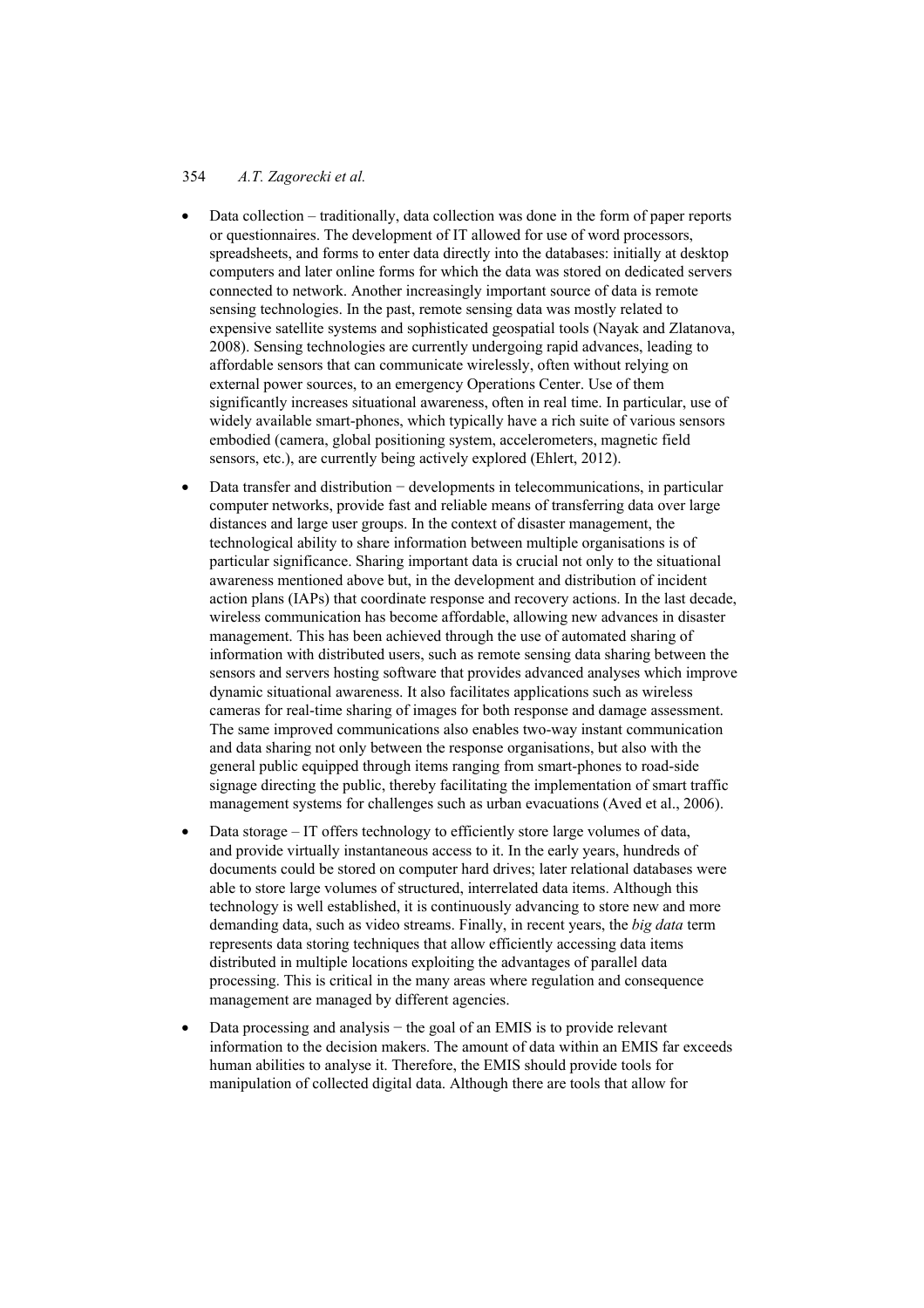processing and analysis of large volumes of data efficiently, they have serious limitations, and considerable effort by human analysts and decisions makers is still required to produce sophisticated analysis of the available data including incident trends and interdependent relationships. Using the example of archived video data mentioned previously, when accompanied by change detecting analysis software, could facilitate the detection of environmental changes. These could indicate the development of potential event triggers such as buildings leaning or changes in highhazard dams which could foretell of a catastrophic failure. These new capabilities not only allow detection for which analysts are difficult to process, but in some cases might be too small to be detected by human senses.

In addition, Dorner and Pfeifer (1993) found that stressed subjects, like emergency managers, focused on the general outline of the problem rather than in-depth analyses. EMIS can enhance decision making by providing this analysis when time-constrained situational conditions would not permit it. Of all four functions, this function proves to be most challenging and available tools seem to not meet the practitioners' expectations.

In this paper, we focus on the discussion of the role of IT in the data processing and analysis function and its utility to the emergency management community. This partnership can provide many useful tools to emergency managers already faced with daunting amounts of information and from an increasing number of sources. One of our particular interests is the advances in the automated analysis of the collected data. The focus of this paper is application of advanced techniques for data analysis. What we mean by the advanced analysis is creating new knowledge from available data, rather than processing the data in a prescribed manner, regardless of how complex these manipulations are. The two fields that offer techniques for creating new knowledge from data are data mining (Han and Kamber, 2006) and machine learning (Bishop, 2006). The techniques offered by these fields rely exclusively on data to discover new patterns, trends, or deliver predictions. They stand in contrast to systems that rely on subject matter input in order to define the knowledge base for reasoning about the domain.

Disasters are events that often result from unexpected and dramatic changes in a stable, but often precarious, system or interdependent systems that we know as our world. One of the approaches to the problem is proposed by Mileti (1999). He differentiated these into natural, human and constructed systems, but we acknowledge that there are many levels of these systems and subsystems. Disasters very rarely start with a massive disruption of the system (with a few exceptions such as earthquakes) – rather they are rapid processes that propagate the initial effects (limited) through a complex system leading to major disruption of this system (examples here can be Chernobyl or Hurricane Katrina). As Perrow (1999) points out, we often face complex systems in which a series of failures come together in a way that no one could anticipate. In the case of Hurricane Katrina, they included the failure of levees, failure of evacuation, shortcomings of the response, and finally, social and economic factors. These properties imply that disasters involve large scale effects, which are complex and dynamic. Each of these characteristics poses significant challenges to modelling and analysis to support the needs of emergency management decision makers. These challenges are part of the impetus for the call by the National Research Council for automated information fusion from diverse sources (National Research Council, 2007). To make the situation even worse, disasters are extremely rare events, each of them with some unique characteristics. Our knowledge of catastrophic system failures is typically much less than our understanding of the 'normal'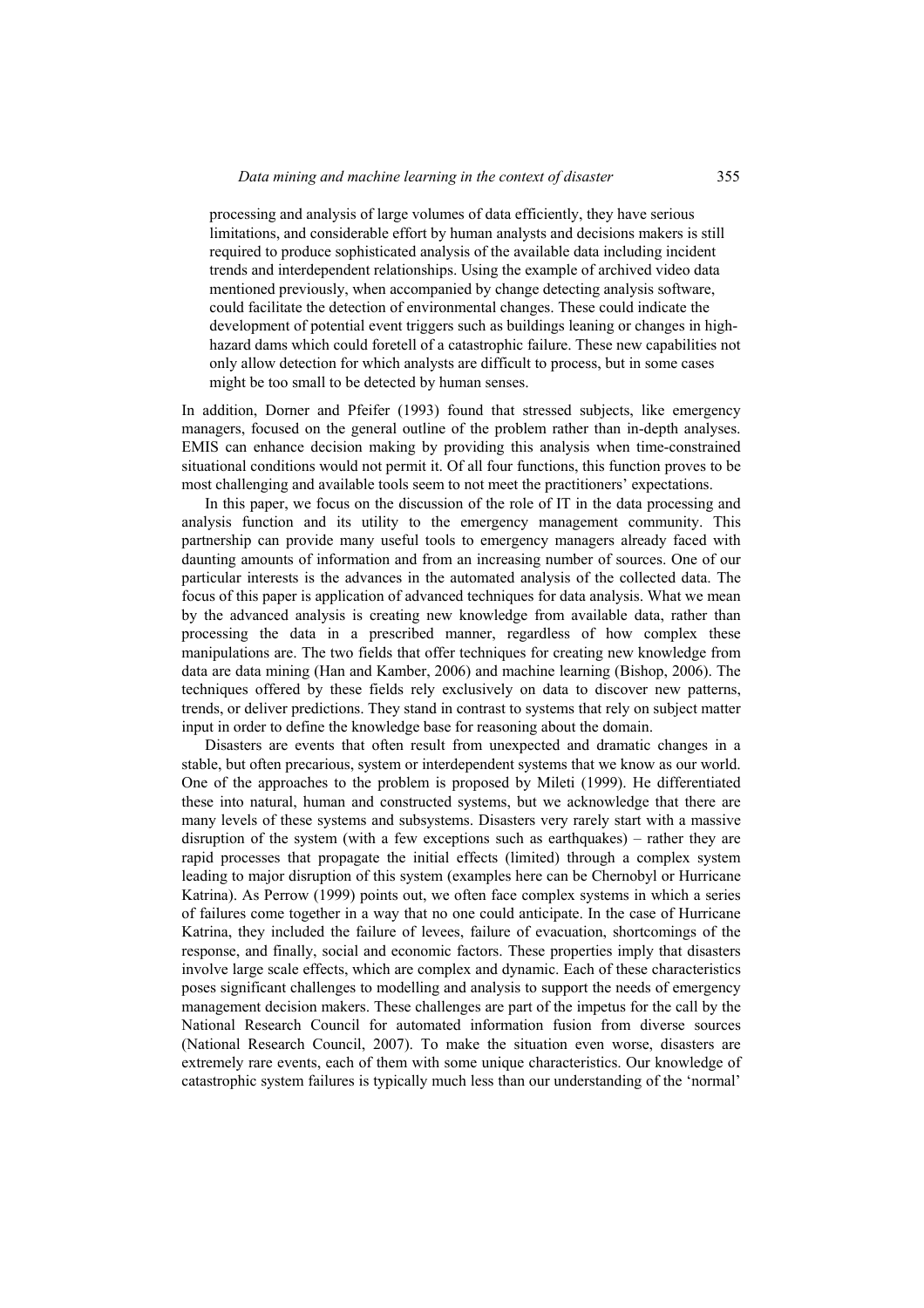states of the systems. If one considers that in the context of the automated systems that rely exclusively on data analysis, it leads to the conclusion that one can assume that it is possible to collect the data on normal operations of a system, but the data on catastrophic events will be always scarce, by the nature of these events. This was identified as one of basic challenges in disaster management, for example Cutter (2006) notes that basic data on the range and extent of the hazards has not kept pace with the needs. Therefore, the methods relying exclusively on the data, seemingly offer limited applicability in this context. We will discuss this problem, and show that it may not necessarily be the case.

Disaster management is a multifaceted process to avoid, reduce, respond to, and recover from the impact of the disaster on the system. Because of the scale of events, disaster response involves multiple organisations – governmental, public and private, often crossing multiple layers of authorities (Comfort et al., 2004; Waugh and Tierney, 2007). This emphasises the need for decision support systems, as it is virtually impossible for a human decision maker to comprehend the complexity of the situation. Instead, problems such as situational awareness (Zheng et al., 2011) and building a common operating picture, shared among multiple actors who often have only partial view of the situation, are becoming some of the most urgent needs of disaster management.

There are numerous ways that IT can enhance the practise of disaster management. The overview of technologies in the context of disaster management was discussed in Ristvej and Zagorecki (2011). In this paper, we focus on the data-driven methodologies within the frameworks of DM and ML and their potential and proven roles in supporting different phases of disaster management. We begin with what we believe is a necessary clarification, of the definition for the term *data*. Then, we introduce the data mining and machine learning. Consequently, we review the applications of these techniques to disaster management, focusing on their role in different phases. We conclude the paper with the discussion of future directions and practical challenges.

### **2 Interpretation of data**

Data is a term that has two meanings in English, which is sometimes a source of confusion. The first meaning of data relates to a collection of information and to some degree its' encoding: it can be in form of facts, measurements, statistics, variables, etc, either quantitative or qualitative. It is the lowest level of abstraction, from which one can produce information and knowledge. The second meaning is related to processing of factual information: it is a body of facts that can be both assumed and known that form basis for reasoning. We can say that the former meaning is more scientific and technical, while the latter is more philosophical. The problems may arise in practise when in a conversation one party has in mind the first meaning and the other party the second meaning. For example: when discussing the availability of video data of disaster area, for the emergency personnel the data is the part of the content of the video such as extent of damage, description of events, or message recorded. For the data scientists, the data is a quantitative digital stream where the aspects such as data transfer, digital format and storage are of concern and interest. From the authors' experience, the understanding of the term data varies extensively, especially between the technical fields (such as IT, DM and ML communities) and the social sciences and practitioners in the field of disaster management. These different interpretations and the underlying assumption that the same term *data* carries the same meaning leads to misunderstandings or even conflicts, often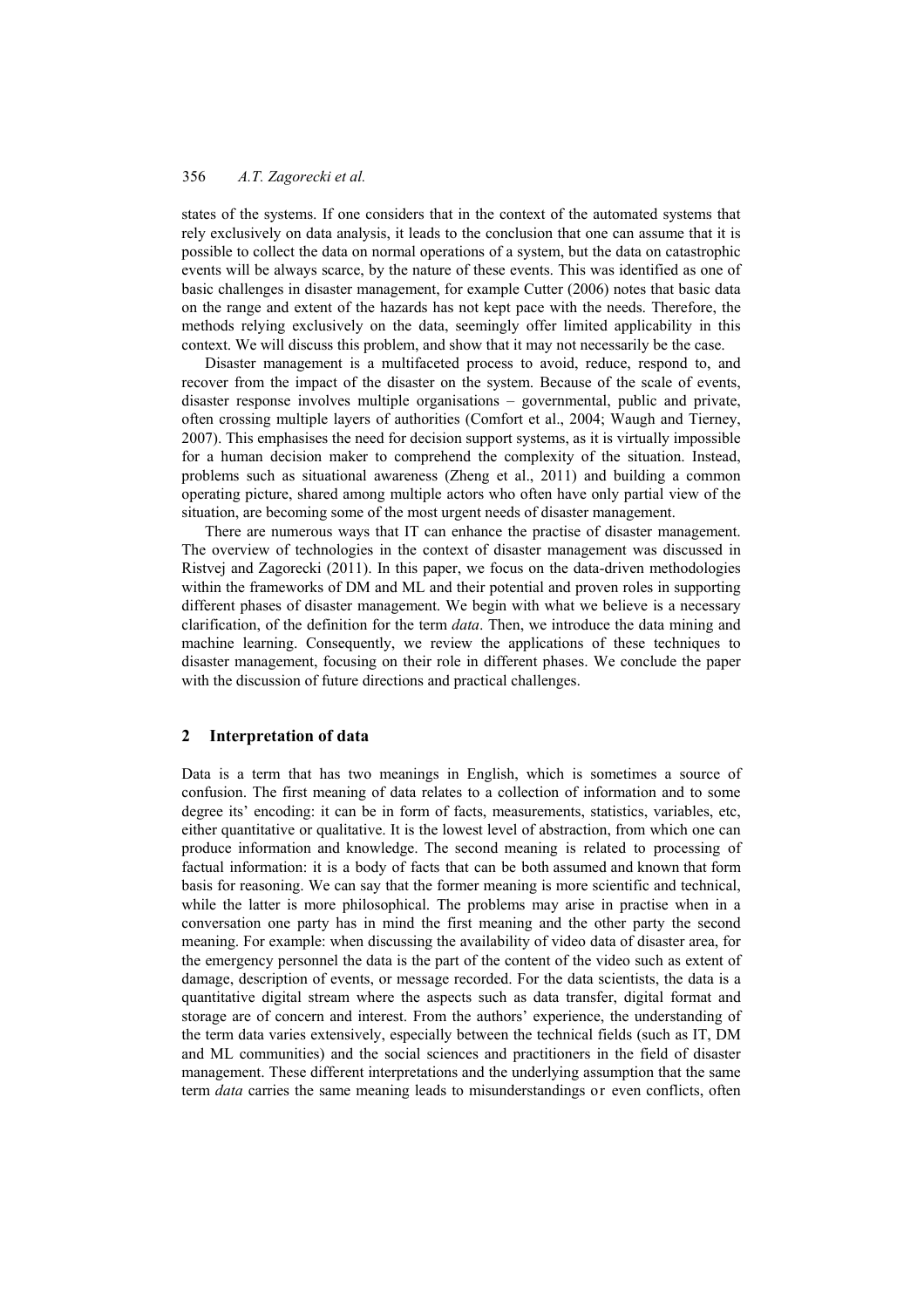affecting the performance of multidisciplinary projects. Discussion of the application of DM or ML to the field of disaster management should start with agreeing on understanding of the meaning of the very basic term – the *data*.

IT is a field that was mostly driven by mathematics and engineering. It is a similar case for the data mining community which shares links to mathematics and engineering with additional strong statistics influence that clearly shape the interpretation and requirement for the data. The requirements of the data from the data mining community can be summarised as: the data should be well structured (tables, relational databases, etc.), translatable into variables (numeric or textual), and preferably large amounts (in thousands or more instances) that enable statistical methods to be justified. These requirements reflect the limitations of the methods used. Typically, it is desirable that the data is collected under the same conditions and samples are unrelated to each other (instances are independent and identically distributed). This requirement originates from assumptions required by the statistical methods that provide underlying mechanisms for many of the more advanced methods.

On the other hand, the expectations of the data in the other fields, especially from the practitioners' community, are much broader. The data can range from the well-structured form as desired by the data scientists, to concepts such as rosters, written reports, maps, newspaper articles, video clips, etc. Some of these forms can carry very rich and useful information to domain experts, but are difficult to be exploited by the DM and ML techniques. For example, a photograph of an affected area can deliver many clues for a human expert; however, there are yet to be any automated tools for interpreting arbitrary images.

As a part of our work, we surveyed 30 senior practitioners in the disaster management community and asked them how often they use different types of data in the process of decision making. They had an option to choose from the following general categories:

- Unstructured textual data: news articles, incident activity reports, and announcements, etc.
- Structured textual data: 9-1-1 CAD data, situational reports, damage assessment forms, etc.
- Remote sensing data: numeric measurements, but this category increasingly includes use of mobile image and video devices
- Spatial data: data within graphical information systems (GIS), satellite and aerial imagery, etc.
- Voice and video: radio communication, news broadcasts, etc.

The results of the survey are shown in Figure 2.

They were also asked which type of data they most commonly used. Structured text was chosen by 47% of the respondents followed by voice/video at 40% then 7% each for spatial and remote sensing.

As should be expected, this list follows the second meaning of the term data discussed earlier. In order to apply DM and ML methods, we should translate it into more 'technical' view. The challenge of applying DM and ML methods to disaster management starts at this point – the identification of useful data that the methods can exploit. Diversity of the data used by the disaster managers poses a considerable challenge in applying analytical methods because most of these methods were originally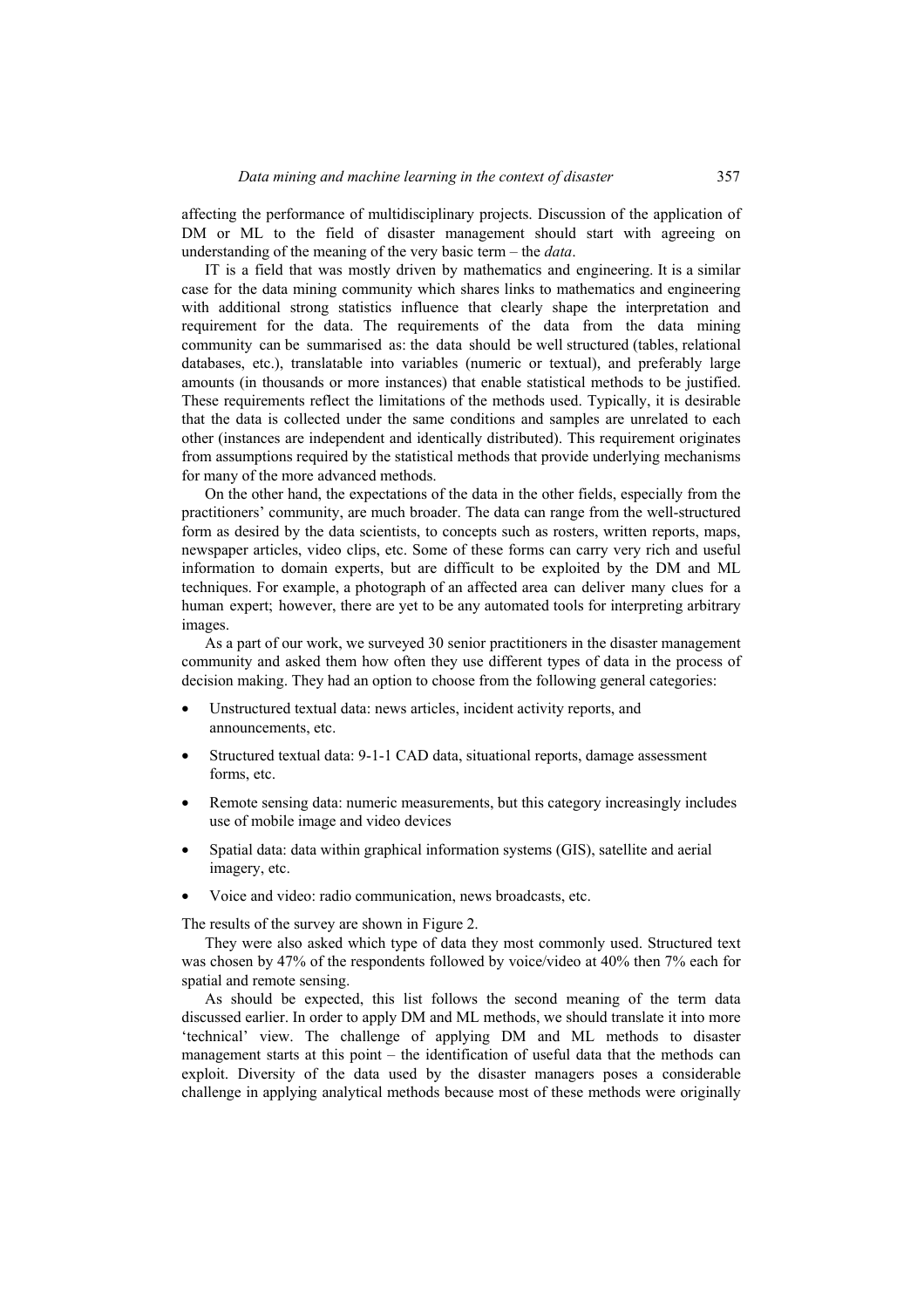developed to handle numerical and well structured data. Although developments in information retrieval for the textual information (Manning et al., 2008) and methods for image and video data (Gonzales and Woods, 2007) are considerable, in reality, practical, automated and reliable text and image interpretation has not yet been achieved.



**Figure 2** Most commonly used data types

Disaster management is a field where there is a clear distinction between static and dynamic data. The static data is a type of data that is collected prior to the disaster event. Examples of static data include: spatial data capturing population characteristics, location of resources, emergency response plans, etc. The dynamic data is the real-time event data that is produced during the disaster and may include weather data, river states, response unit locations, resource distribution, etc. Managing these two types require different IT infrastructure, and from the perspective of DM they may be exploited differently: the static data offers more time for in-depth analysis, while managing dynamic data requires ML approaches that are suited for processing in real time (or near-real time) data that is highly unpredictable and uncertain.

Both the diversity of the data and its combination of static and dynamic data call for methods that allow combining heterogeneous data in order to produce useful information out of it. Data fusion is the process of combining multiple and often distinct data sources in order to achieve a more complete representation of the phenomena of interest. Data fusion is particularly useful in the case of incomplete and/or uncertain data as it allows using multiple data sources to compensate for the incompleteness and uncertainties (Michalowski et al., 2004). However, the concept of data fusion is difficult to implement in practise where the data sources are diverse and come from different sources that are beyond control of data scientists and developers. This is the case in disaster management – often the data is provided by different organisations, often with limited IT capabilities.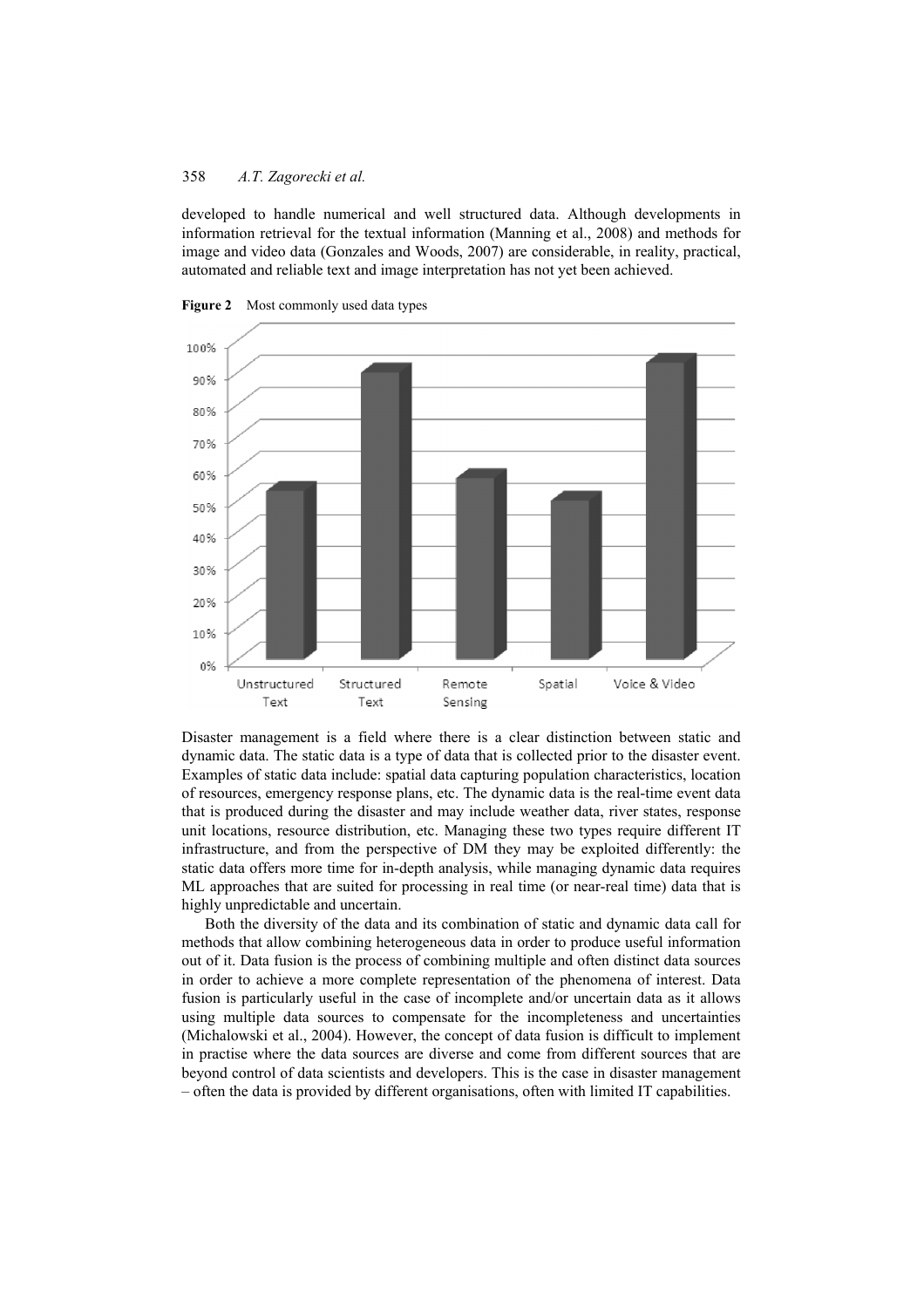## **3 Data mining and machine learning**

Machine learning is a branch of computer science (more precisely artificial intelligence) that is concerned with developing methods and algorithms that learn characteristics and patterns from available data in order to make predictions. The main focus of ML is to develop methods that can build models that describe data (and preferably underlying mechanisms) faithfully. Practical examples of ML application are e-mail spam filters: these software tools embodied into e-mail servers are able to automatically identify spam e-mails with great accuracy. The 'logic' behind these filters is learned automatically by analysing content of e-mails and the users' behaviours.

Frawley et al. (1992) define data mining (DM) as the nontrivial extraction of implicit, previously unknown, and potentially useful information from data (Frawley et al., 1992). In fact, DM is a wider concept than ML – it is concerned more about the analytical processes that lead to new knowledge discovery from large existing datasets. It is strongly related to large scale data management and processing (relational databases, data warehousing, etc.). Unlike the ML, the DM emphasises the practical aspects of data management and delivered results. DM is expected to feed business intelligence and computer decision support systems with information that should be useful for the decision makers.

There are obvious overlaps between DM and ML, but there are the key differences as well. The overlaps include: shared algorithms and methods (mostly statistical), both rely on data and try to draw conclusions from it. The differences include:

- ML is more concerned about the process of knowledge discovery, (algorithms that analyse data) preferably detached from given dataset characteristics, while DM focuses on extracting and exploiting useful information from available data (with focus on particular instance of data).
- ML goal is focused more on reproducing existing knowledge (in order to validate usefulness and correctness of the proposed algorithms), while DM is to discover and exploit new knowledge from the provided dataset.
- Data sources are of concern of DM: providing efficient data infrastructure in the form of databases and efficient retrieval algorithms is part of DM, while ML typically assumes datasets as input of the algorithms (though some algorithm specific data structures for efficient data access may be a part of ML).
- DM requires large amounts of data: large databases' infrastructure is the concern of DM, while ML may focus on methods and algorithms that are explicitly designed for the limited available data.

Both, DM and ML are widely recognised tools to support decision-making in many areas, including banking, insurance, aerospace and defence industries, etc. Some examples of applications include: search engines, bioinformatics and DNA sequencing, e-mail spam filters, online recommendation systems, and facial recognition for security applications, fraud detection, and many more.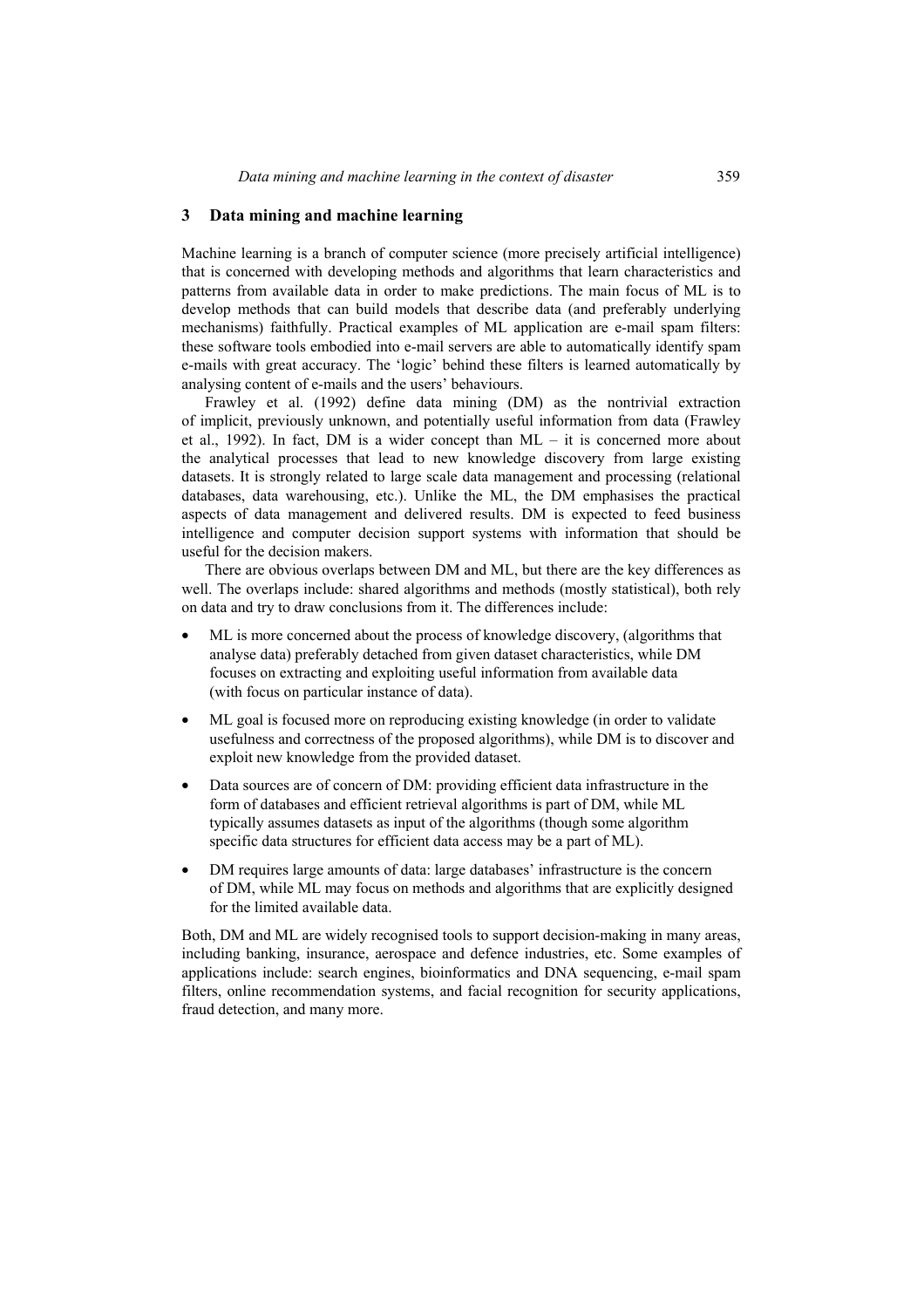## **4 Data analysis in disaster management**

As discussed earlier, disaster and crisis management poses a number of challenges. The availability of useful and comprehensive data is one of these challenges. But even if the large volumes of data would be available, there would be other problems. If one considers a jurisdiction (which would be subject to a disaster) as a system in a 'normal' state, there are so many different ways this system can be subjected to a disaster, and it is impossible to have reasonably complete data on all of them (it may not be even possible to express all possible scenarios for disasters). However, it is theoretically possible to have rich data on the 'normal' state of the system. Part of the 'normal state' is the potential hazards and their repercussions. This is where the knowledge base that Cutter (1996) refers to would be useful. The history of incidents certainly is not comprehensive, but building that experience helps to turn possible events into probable and develop both normal system parameters and boundaries. Such process would help to inform the data-driven methods, which can be useful to detect anomalies (out of normal states). And indeed, there are already developed data-driven early warning systems that rely on the anomaly detection: examples include disease outbreak detection (Cooper et al., 2004), or fire detection (Bahrepour et al., 2010). The reason for the need for sophisticated methods to identify anomalies is because there are inherent variations in the data values and the determination of what level of value constitutes an anomaly requires taking into account multiple often correlated factors.

## *4.1 Mitigation*

The mitigation phase of the disaster management cycle is concerned with reducing the risk of occurrence of the disaster and its possible consequences. Probably the most recognised examples of DM and ML for disaster mitigation relate to the prevention of different threats posed by man-made disasters. Examples include: detecting terrorist threats through analysis of computer networks (Last et al., 2006), social networks (Weinstein et al., 2009), fusion of sensor data for nuclear threat detection, face recognition at crowded settings, etc. DM and ML could be combined with static data to monitor changing conditions and their impact on static features of the community. This would enhance the ability to prioritise preventive actions in order to avert an incident.

## *4.2 Preparedness*

One of the most challenging problems in the preparedness phase is evacuation planning (Crooks et al., 2008). Evacuation planning involves the need for combining spatial data and capturing evacuee behaviours (Miah, 2011). The main research focuses on using DM methods to identify potential threat and safe areas. DM could also be useful in monitoring information sources, such as public safety websites; to determine what information is being sought as both an indicator of public awareness and what resources may be required should an event occur (White et al., 2009). DM can also be used to estimate changing conditions. Yang et al. (2011) showed how DM applications to estimate tropical cyclone intensity changes. This could be valuable is the development of preparedness plans.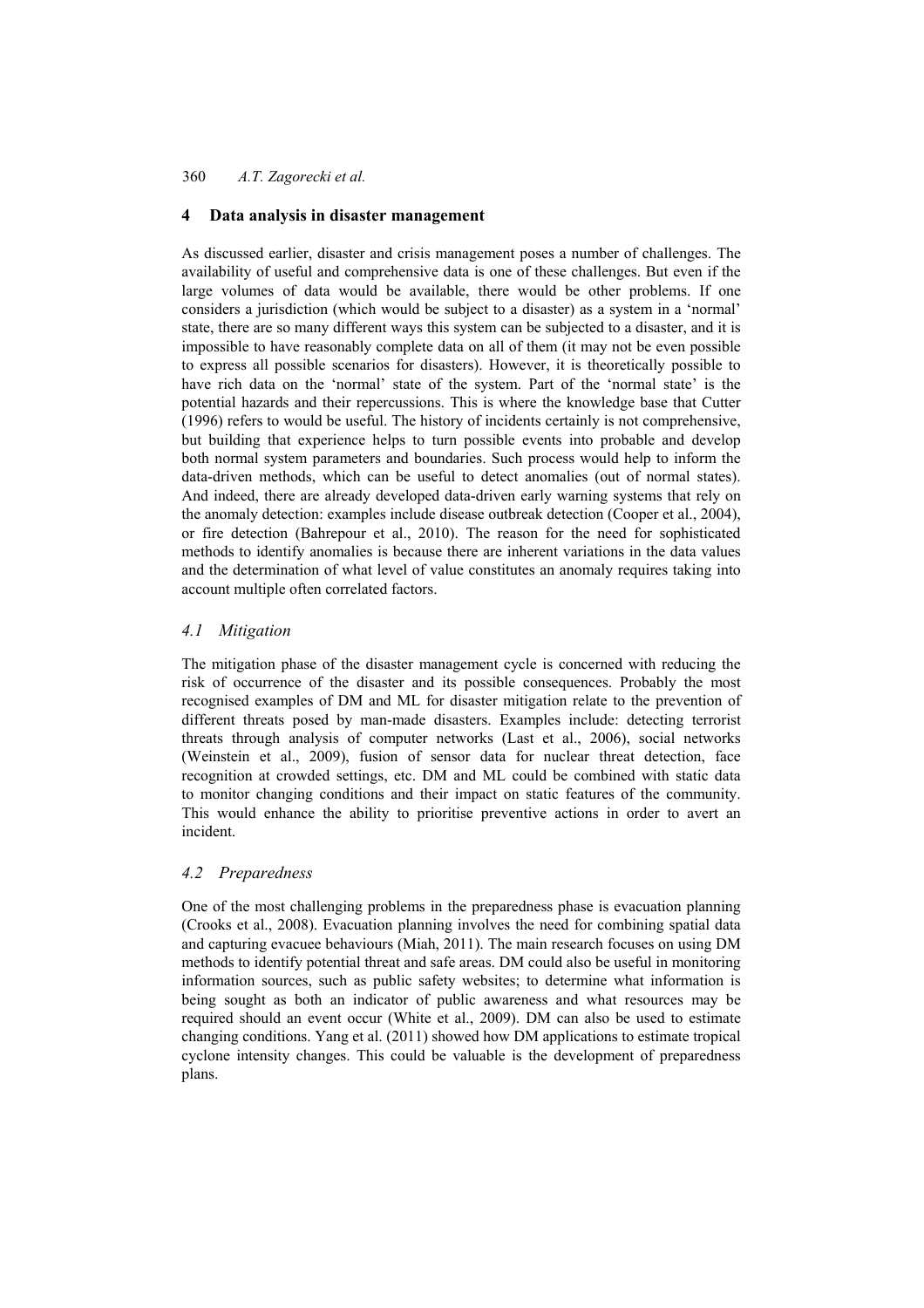ML can also find application in early warning systems (Grasso, 2012), both for natural and man-made disasters. Examples include early warning systems for chemical and nuclear threats, floods, tsunami, and more. Conceptually, the early warning systems rely on anomaly detection – the lack of data on disasters is alleviated by the fact that anything out of normal can be labelled as potential threat, and be possibly subjected to human review. Another method, recently gaining a considerable of interest, is human review or potentially ground proofing the impact of early warning is the harvesting of social network data sources such as Facebook and Twitter.

One aspect related to early warning systems that is worth discussing is the role of simulated data in the process of their development and validation. Because of the limited actual event data (or sometimes lack of thereof) the researchers typically are forced to use simulated data to validate their work. This practise can suffer from several problems:

- Simulated data can be simplified lacking the certain factors that exist in real data and were not included in the models that were used to generate simulated data. While preparing simulated data always trade-off between complexity of generative models and effort put in data generation must be done.
- Simulated data can be created based on actual event data that was used as a pattern to generate a larger set of simulated data. The danger in this approach is that the data generated in this manner may be biased toward the original event data.
- Simulated data may not be representative to the type of events that occur in practise.

Although using simulated data is a widely accepted practise, it can potentially lead to situations that the methods or systems provide good results on the simulated (synthetic) data, but their practical value remains in fact untested. Further evaluation requires a comparison of model performance with actual events and validation by experienced practitioners.

## *4.3 Response*

The recent advances in mobile devices that are capable of wireless communication and have substantial computing power have caught attention of researchers and practitioners (Souza and Kushchu, 2005). Their role during response operations can include communication (both voice and digital), they can serve as automated sensors (typically equipped with GPS, motion sensors, etc.), and are capable of relatively high quality imaging and video recording. They can be used to enhance situational awareness by gleaning information from sites which can produce accurate results (Vieweg et al., 2010). However, if these data generation capabilities are used, the problems of delivering repetitive information and information overload arise. DM techniques to manage the content and amount of information presented to the users have been proposed (Zheng et al., 2011). Privacy concerns associated with use of mobile devices in the context of DM and a proposal of the solution to that problem based on aggregate data collection, rather than linked to individual users were discussed by Best (2012).

An intelligent technology gaining recognition in disaster response is the use of robots in search and rescue operations (Shah and Choset, 2003). ML is closely related to robotics – the 'intelligence' of autonomous robots typically originates from ML algorithms. The strength of ML algorithms is exploited in mapping new environments that were created in the result of the disaster (for example piles of rubble). Rescue robots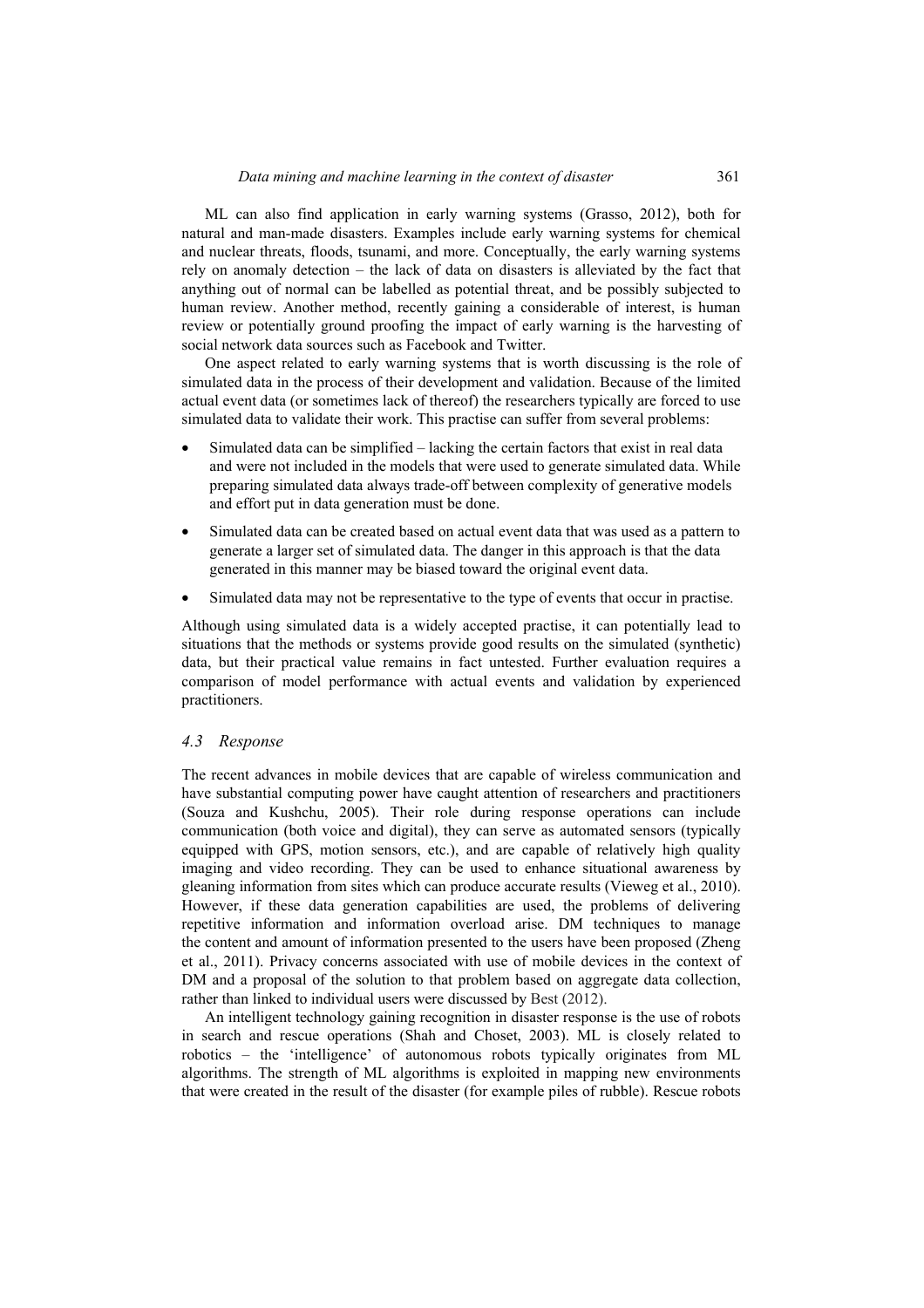provide a clear example how algorithms that have ability to learn new knowledge from the data can be successfully applied in the real situations.

#### *4.4 Recovery*

Recovery is the last phase of the disaster management cycle and can be referred as rehabilitation and reconstruction of the disaster affected systems. Recovery begins by clearing the community of any debris and re-establishing basic infrastructure.

This phase seems to receive substantially less attention from the ML and DM communities but it warrants additional attention. DM can be used to coordinate across levels of government, as mandated by the Hurricane Sandy Rebuilding Task Force, by gathering data from various agencies (Rubin, 2013).

But there are possibilities for DM and ML support. DM can be of assistance through the integration of social media that can be augmented by the use of data including, geo-tagged photos of damage transmitted from the wireless systems such as smart phones and then posted to websites such as Facebook and Flickr (Liu et al., 2008). This information would not only provide spatial data from which any associated textual data can be mined, but if augmented by analysis of video to determine the severity of impact, could add to the development of recovery plans.

A vital function that DM can provide is in the determination of recovery costs for specific projects or areas. In large-scale events funds may be dispersed through a distributed procurement section. These systems can generate large amounts of data. By mining this data the receipt of disaster recovery funds could be less labour intense (Hristidis et al., 2010). In a Congressional hearing (US Congress, 2007) the Government Accountability Office stated they were able to identify fraud by using data mining after Hurricane Katrina.

DM can also be used for assisting in estimating the effects on economic recovery of the affected areas (Zheng et al., 2011), while ML can be used for determining optimal debris management strategies. Both DM and ML can be used in planning post-event recovery creating a more disaster resilient community (Hristidis et al., 2010).

### **5 Conclusions and future directions**

In this paper, we discussed the potential and challenges in applying DM and ML to disaster management. We presented some selected examples of applications of DM and ML in different phases of the disaster management cycle. We had no intention of providing an exhaustive list of applications or to cover the problem comprehensively. Our intention was to highlight and discuss the challenges and indicate future trends. In general, we observe the progression of using the DM and ML from problem-specific applications (e.g., plume dispersion modelling, rescue robots, etc.) to somewhat broader applications, such as building situational awareness and real-time threat assessment.

One potentially useful new direction would be applying social network data mining to real-time analysis of data delivered from mobile applications used during the response phase of disaster management. During this review, the problem of the use of simulated data has been discussed. The lack of actual data is often addressed by using simulated data. Such synthetic data can lead to performance evaluations of the proposed algorithms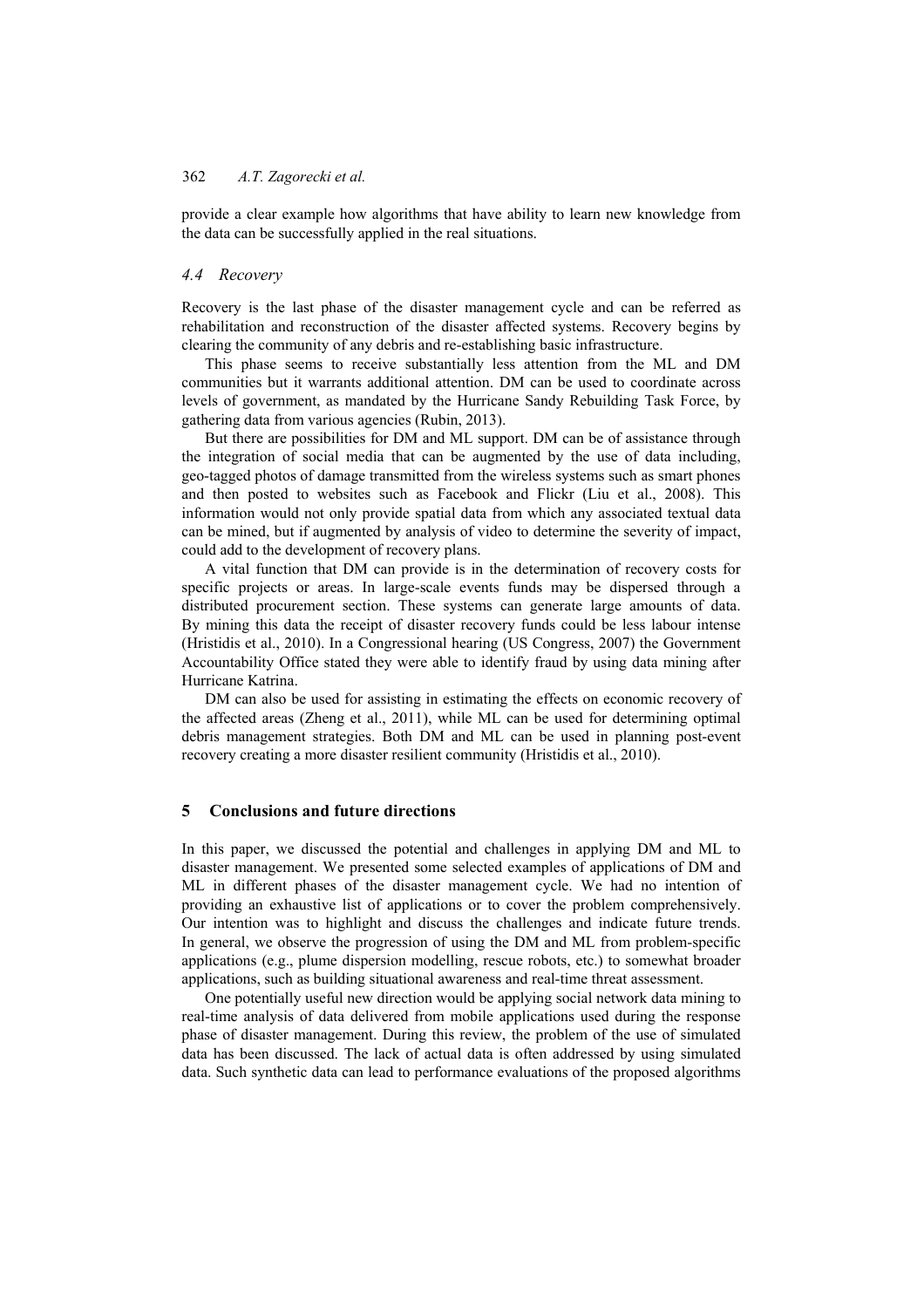and methods that are not realised in real settings and this practise should be scrutinised by the community.

### **Acknowledgement**

This work has been partly supported by the Slovak Research and Development Agency under the contract No. APVV-0043-10.

## **References**

- Aved, A., Ho, A., Hua, K., Hoang, L. and Hamza-Lup, G. (2006) 'A mobile computing approach to automatic traffic evacuation management', *Intelligent Transportation Systems Conference, 2006. ITSC '06. IEEE*, pp.85–90.
- Bahrepour, M., Meratnia, N., Poel, M., Taghikhaki, Z. and Havinga, P.J.M. (2010) 'Distributed event detection in wireless sensor networks for disaster management', *Proceedings of 2nd International Conference on Intelligent Networking and Collaborative Systems (INCOS)*, pp. 507–512.
- Best, E. (2012) 'Collective models of disaster: making a case for using collective mobile phone location data in disaster science', *37th Annual Natural Hazards Research and Application Workshop*, Broomfield, CO, http://www.colorado.edu/hazards/awards/paper-competition/ best.pdf, pp.1–19.
- Bishop, C.M. (2006) *Pattern Recognition and Machine Learning (Information Science and Statistics)*, Springer-Verlag, New York Inc., Secaucus, NJ.
- Carr, L. (1932) 'Disaster and the sequence-pattern concept of social change', *American Journal of Sociology*, Vol. 38, pp.207–218.
- Comfort, L.K., Dunn, M., Johnson, D.E., Skertich, R.L. and Zagorecki, A. (2004) 'Coordination in complex systems: increasing efficiency in disaster mitigation and response', *International Journal of Emergency Management*, pp.62–80.
- Cooper, G.F., Dash, D.H., Levander, J.D., Wong, W-K., Hogan, W.R. and Wagner, M.M. (2004) 'Bayesian biosurveillance of disease outbreaks', *Proceedings of the 20th Conference on Uncertainty in Artificial Intelligence (UAI '04)*, AUAI Press, Arlington, Virginia, USA, pp.94–103.
- Crooks, A., Castle, C. and Batty, M. (2008) 'Key challenges in agent-based modelling for geo-spatial simulation', *Computers, Environment and Urban Systems*, Vol. 32, No. 6, pp.417–430.
- Cutter, S.L. (1996) 'Vulnerability to environmental hazards', *Progress in Human Geography*, Vol. 20, No. 4, pp.529–539.
- Cutter, S.L. (2006) *Hazards, Vulnerability, and Environmental Justice*, Earthscan, Sterlng, VA.
- Dorner, D. and Pfeifer, F. (1993) 'Strategic thinking and stress', *Ergonomics*, Vol. 36, No. 11, pp.1345–1360.
- Ehlert, J.F. (2012) 'Smartphones, disasters, and knowledge management: an examination of field data collection, analysis and dissemination', *NATO RTO Proceeding of Human Factors and Medicine Panel (HFM) Specialists' Meeting*, Tallinn, Estonia, 16–18 April, 2012.
- Federal Emergency Management Agency (FEMA) (2012) *Hazus Applications*, Retrieved from http://www.fema.gov/hazus-applications
- Frawley, W.J., Piatetsky-Shapiro, G. and Matheus, C.J. (1992) 'Knowledge discovery in databases: an overview', *AI Magazine*, Vol. 13, No. 3, pp.57–70.
- Gonzales, R.C. and Woods, R.E. (2007) *Digital Image Processing*, 3 ed., Prentice-Hall, ISBN: 978- 0-131-68728-8.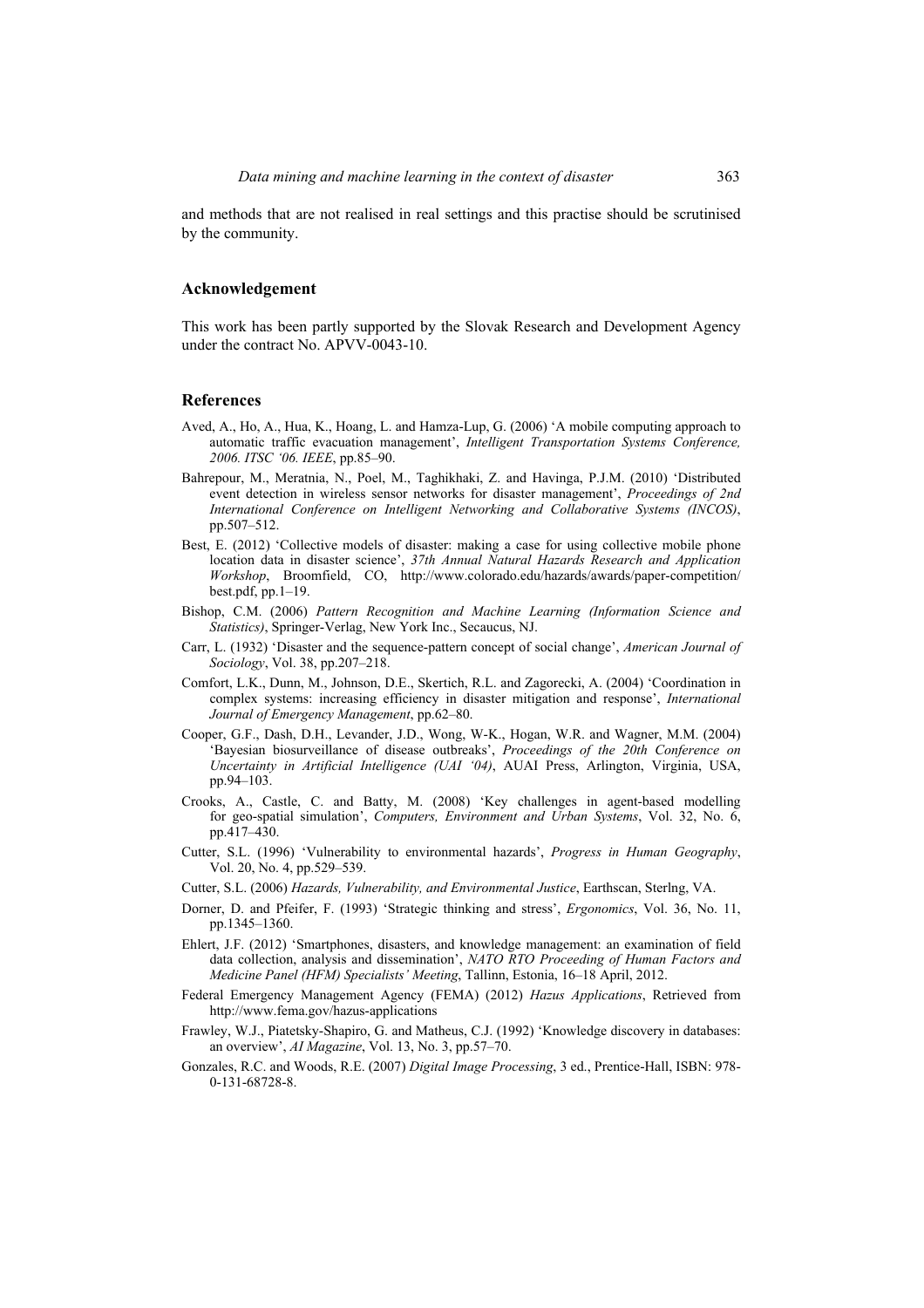- Grasso, V.F. (2012) *Global Resource Information Database Sioux Falls*, Retrieved from United Nations Environment Programme: http://na.unep.net/geas/docs/Early\_Warning\_System \_Report.pdf
- Han, J. and Kamber, M. (2006) *Data Mining Concepts and Techniques*, 2nd ed., Morgan Kaufman, San Francisco.
- Hristidis, V., Chen, S-C., Li, T., Luis, S. and Deng, Y. (2010) 'Survey of data management and analysis in disaster situations', *Journal of System Software*, Vol. 83, No. 10, pp.1701–1714.
- Last, M., Markov, A. and Kandel, A. (2006) 'Multi-lingual detection of terrorist content on the web', *Intelligence and Security Informatics, Lecture Notes in Computer Science*, Vol. 3917, pp.16–30.
- Liu, S., Palen, L., Sutton, J., Hughes, A. and Vieweg, S. (2008) 'In search of the bigger picture: the emergent role of on-line photo sharing in times of disaster', *Proceedings of the 5th International ISCRAM Conference*, ISCRAM, Washington DC.
- Manning, C.D., Raghavan, P. and Shütze, H. (2008) *An Introduction to Information Retrieval*, Cambridge University Press, Cambridge, UK.
- Miah, M. (2011) 'Survey of data mining methods in emergency evacuation planning', *CONISAR Proceedings*, Wilmington, NC, p.v4 n1815.
- Michalowski, M., Ambite, J.L., Knoblock, C.A., Minton, S., Thakkar, S. and Tuchinda, R. (2004) 'Retrieving and semantically integrating heterogeneous data from the web', *IEEE Intelligent Systems*, pp.72–79.
- Mileti, D. (1999) *Disasters by Design: A Reassessment of Natural Hazards in the United States*, National Academy of Sciences, Washington DC.
- National Research Council (2007) *Improving Disaster Management: The Role of IT in Mitigation, Preparedness, Response and Recovery*, National Academies Press, Washington DC.
- Nayak, S. and Zlatanova, S. (Eds.) (2008) *Remote Sensing and GIS Technologies for Monitoring and Prediction of Disasters*, Springer.
- Neal, D. (1997) 'Reconsidering the phases of disaster', *International Journal of Mass Emergencies and Disasters*, Vol. 15, No. 2, pp.239–264.
- NOAA (2004) *ALOHA User's Manual*, NOAA/HMRAD and EPA/CEPPO, 7600 Sand Point Way N.E., Seattle, WA 98115.
- Perrow, C. (1999) *Normal Accidents: Living with High-Risk Technologies*, Princeton University Press, Princeton, NJ.
- Pine, J. (2007) *Technology in Emergency Management*, Wiley and Sons, Hoboken, NJ.
- Ristvej, J. and Zagorecki, A. (2011) 'Information systems for crisis management current applications and future directions', *Communications: Scientific Letters of the University of Zilina*, Vol. 13, No. 2, pp.59–63.
- Rubin, C. (2013) *Sandy Task Force Issues Recommendations for Long-Term Recovery*, Emergency Management, Retrieved from http://www.emergencymgmt.com/disaster/Sandy-Task-Force-Recommendations-Long-Term-Recovery.html
- Shah, B. and Choset, H. (2003) *Survey on Urban Search and Rescue Robotics*, CMU, Pittsburgh, PA. 15213.
- Souza, F. and Kushchu, I. (2005) 'Mobile disaster management system applications current overview and future potential', *Proc. of the First European Mobile Government Conference MGOV2005*, Brighton, UK, 10–12 July, pp.455–466.
- US Congress (2007) United States Congress, Senate, Committee on Homeland Security and Governmental Affairs, Hurricanes Katrina and Rita: Outstanding Need, Slow Progress, *110th Cong., 1st Sess*., GPO, Washington, Print.
- Vieweg, S., Hughes, A., Starbird, K. and Palen, L. (2010) 'Microblogging during two natural hazards events: what twitter may contribute to situational awareness', *Proceeding of the Twenty-Eighth International Conference on Human Factors in Computing Systems*, Association for Computing Machinery, Atlanta, GA, pp.1079–1088.